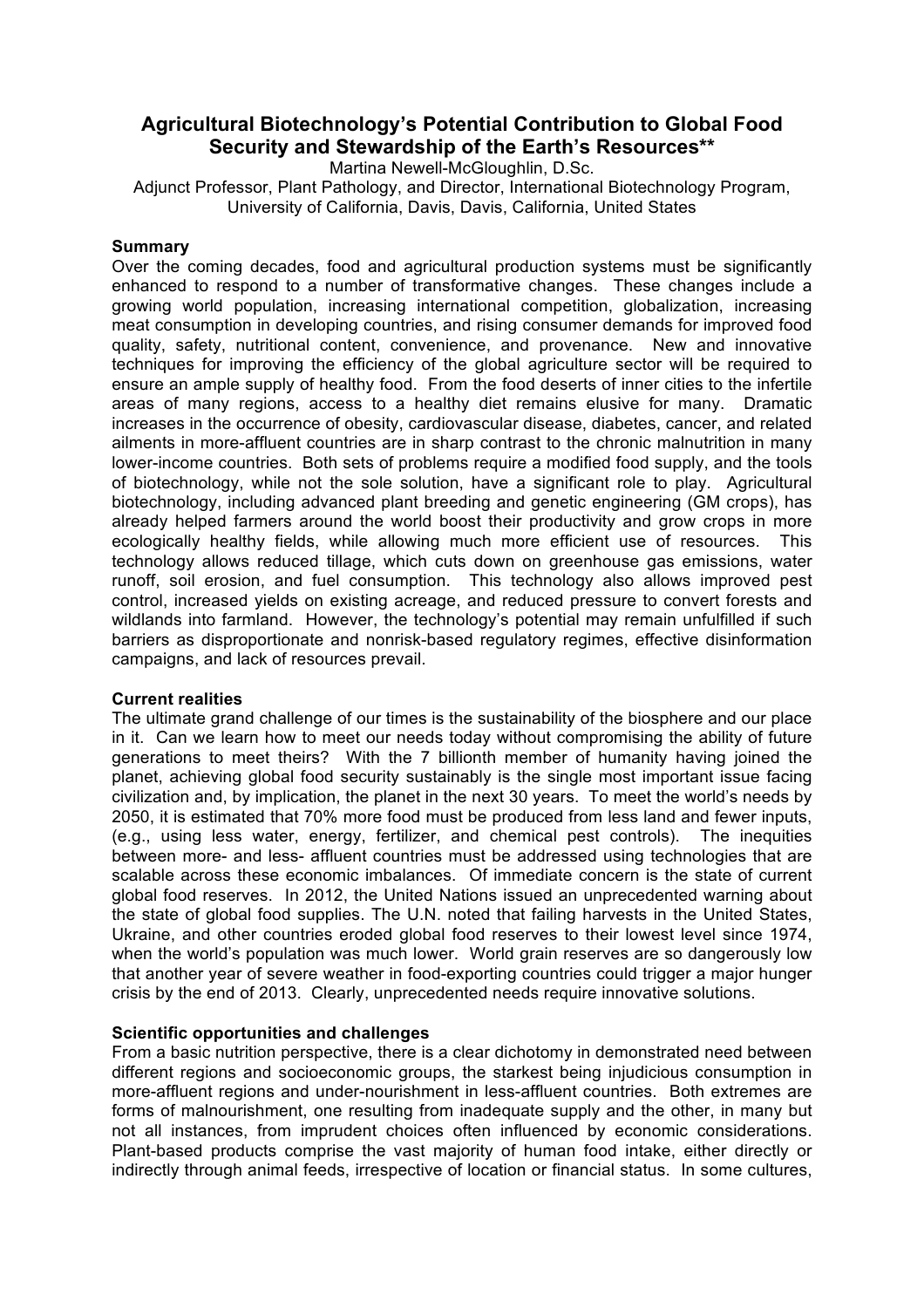either by design or default (e.g., as a result of poverty) plant-based nutrition comprises virtually the total diet. Thus, significant nutritional improvement can be achieved via modifications of staple crops. Ingo Potrykus' Golden Rice is a seminal example of this contention. Incorporation of beta-carotene into rice cultivars and widespread distribution of this "packaged technology in the seed" could prevent 1 million to 2 million deaths each year by alleviating vitamin A deficiency. Yet, despite being under consideration for more than a decade and subjected to a barrage of risk assessments, it is still awaiting release from regulatory purgatory. One has to ask what conceivable environmental risks could possibly result from Golden Rice that would offset the benefit of preventing millions of agonizing deaths from malnutrition.

Of the 17 million farmers who grew biotech/GM crops in 2012, more than 15 million (nearly 90%) were in developing countries and, for the first time, developing countries grew more of the global biotech crops than industrial countries (52% versus 48%). Biotechnology can speed conventional breeding programs and may offer solutions where conventional methods fail, which is beneficial for growers, consumers, and the environment. The benefits experienced by larger-scale farmers in both industrialized nations and less-affluent countries are already considerable. Research by Brookes and Barfoot showed that from 1996 to 2011, biotech contributed to increasing crop production valued at \$98.2 billion and reduced the environmental pesticide footprint by more than 15% by removing 473 million kilograms (active ingredient) of pesticides from the environment. Insect-resistant maize also has a collateral effect: less insect damage results in much less infection by fungal molds which in turn reduces mycotoxin contamination, a serious health hazard. Likewise, insect-resistant Bt maize has led to cumulative benefits over 14 years of between \$3.2 billion to \$3.6 billion with \$1.9 billion to \$2.4 billion of this total accruing to non-Bt maize growers through a "halo" protective effect. In addition, there was a reduction in carbon dioxide emissions in 2011 alone of 23.1 billion kg, which is equivalent to taking 10.2 million cars off the road. A 2005 paper from the Royal Society suggested that intensive high-yield farming on less land is better for wildlife than "wildlife friendly" farming. Through increased yields, biotech is contributing to conserving biodiversity by saving 108.7 million hectares of land from being converted to agricultural production (James, 2013). In addition to the large commodities, the technology has also helped some specialty crops. Virus-resistant papaya developed using biotechnology saved the industry in Hawaii as no natural resistance exists in the cultivated varieties other than via biotechnology; the use of new varieties has also helped organic growers by reducing the reservoir of virus in plants from which insects transmit the disease. A similar scenario may be needed to save the Florida citrus industry and the California wine industry from refractory pathogens for which there are no known effective and sustainable control systems.

Commercialization of biotechnology products should be just another step in a long history of human interaction with nature to meet societal needs and, as such, the same parameters of risk-based assessment should apply. Genetic modification through breeding has a long history of safe utilization for crop improvement, and modern biotechnology simply extends those benefits through more precise methods. Biotechnology offers an efficient and costeffective means to produce high-quality food, feed, and fiber, as well as a diverse array of novel, value-added products. Unfortunately, disproportionate regulatory burdens placed on crops developed via biotechnology force reliance on older, less effective, and unsustainable crop improvement and production systems that will inevitably have a negative impact on food security. One example is the Fortuna potato that contains two genes from a wild relative that confer robust resistance against late blight disease, a \$5 billion problem, obviating the need to spray with fungicides, including the organic-approved copper sulfate. Yet its developer is abandoning the European Union as it sees little hope of winning regulatory approval for Fortuna despite the potential benefits to growers and the environment. While farmers in the E.U. can afford, and continue to utilize, fungicides, lowinput farmers with few other alternatives could greatly benefit from crops that are genetically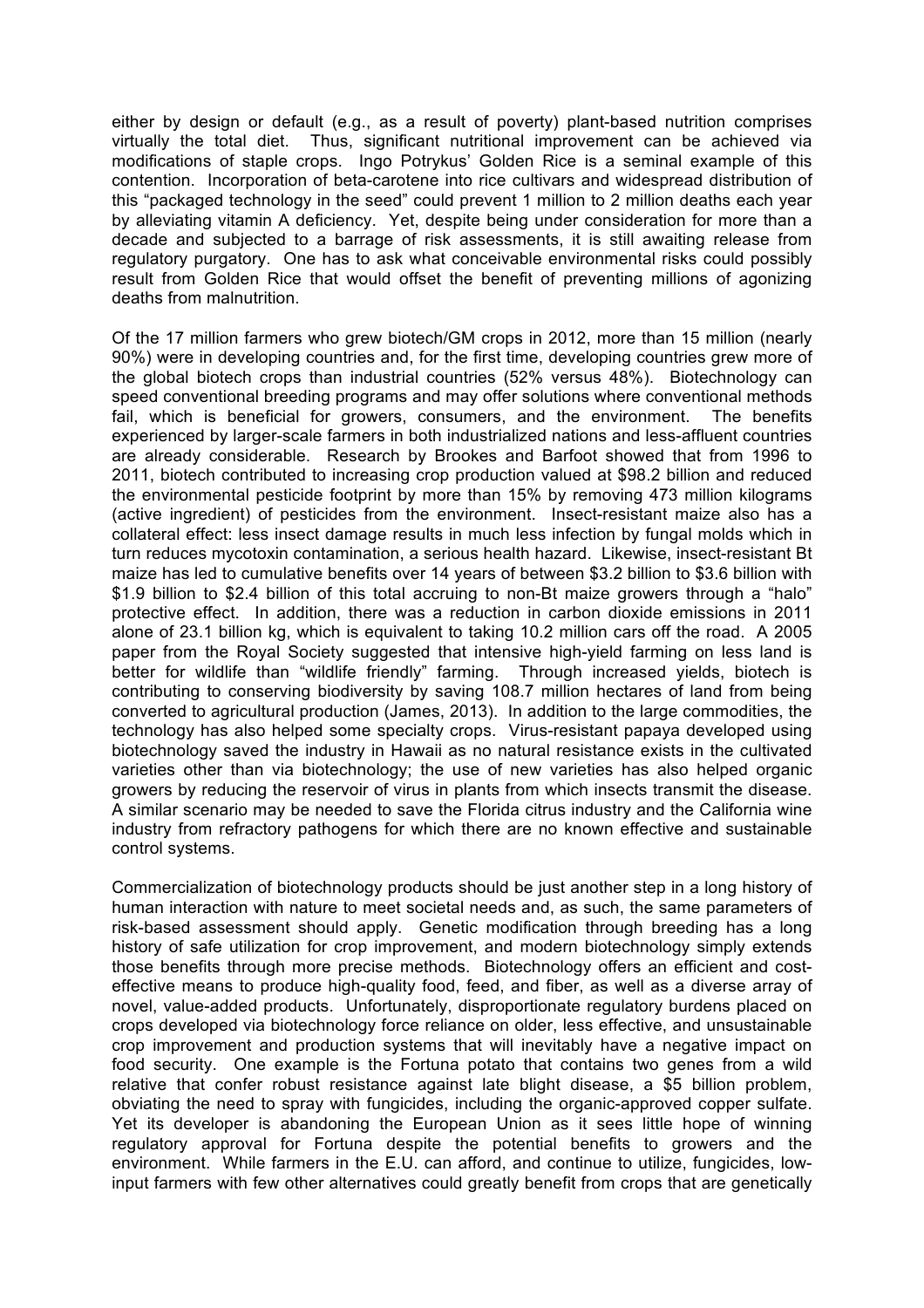superior and deliver disease resistance traits. Erecting barriers to the development and commercialization of the new technologies and innovative methods to improve crops will instead ensure that less productive and more environmentally damaging practices will expand inexorably to meet food demands.

### **Policy issues**

● **Technical Complexities:** Technical and translational challenges must be overcome to enable introduction of desirable traits. Adequate resources are needed to ensure cutting-edge science can be applied to crop improvement. In addition, mechanisms should be put in place to facilitate translation by anticipating the downstream development, deployment, and commercialization requirements.

● **Globalization & Intellectual Property:** There is a negative impression of ownership of intellectual property in seed technologies and perceived enhancement of corporate power with possible negative impacts on employment or small farms. Innovation cannot occur without recoupment of investment. Mechanisms must be in place to reduce intellectual property barriers, improve commercialization strategies, and facilitate the transfer of advantageous technologies.

● **Liability:** There are unreasonable expectations of prevention of adventitious presence (i.e., unintentional appearance of foreign material in a product) that is nonproportional. Coexistence between different production systems requires reasonable tolerances and thresholds to be proportionate and workable.

● **Regulatory oversight:** Worldwide regulatory regimens are asynchronous and not science-based. Regulatory frameworks must be developed that ensure adequate protection of the consumer and the environment while not stymieing innovations that enable deployment of beneficial technologies.

● **Consumer acceptance:** There has been an effective misinformation campaign around biotechnology and the agenda has been ceded to those with alternate intent. A more effective communication strategy must be developed with scientists setting the agenda using evidence-based science and appropriate context. Trusted sources must be used to deliver the message.

Ultimately, resources are finite and true sustainability can come only from an enlightened philosophy that promotes the development of resource-enhancing technologies.

### **References**

Brookes, G., and Barfoot, P. (2012). Global impact of biotech crops: Environmental effects, 1996–2010. *GM Crops and Food: Biotechnology in Agriculture and the Food Chain* 3:129 – 137.

Eliasson, J. (2012). Deputy Secretary-General's Remarks to the State of the Planet 2012 Conference, at Columbia University, New York City, 11 October 2012.

James, C. (2013). Global Status of Commercialized Biotech/GM Crops: 2012. ISAAA Brief No. 44. International Service for the Acquisition of Agri-biotech Applications, Ithaca, N.Y.

*\*\* A policy position paper prepared for presentation at the conference on Food Safety, Security and Defense: Focus on Technologies and Innovations, convened by the Institute on Science for Global Policy (ISGP) April 14–17, 2013, in Verona, Italy.*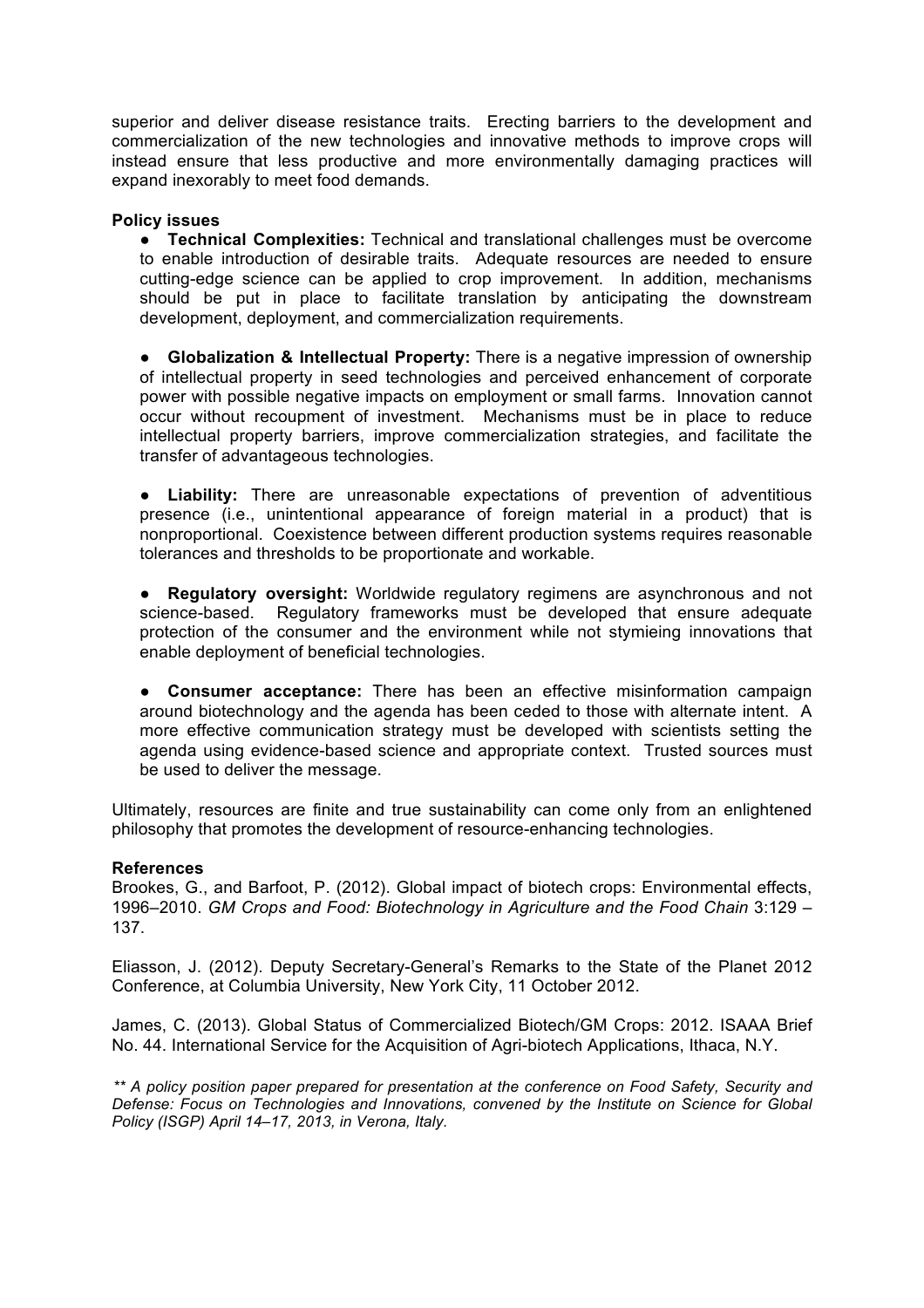## **Debate Summary**

**The following summary is based on notes recorded by the ISGP staff during the notfor-attribution debate of the policy position paper prepared by Dr. Martina Newell-McGloughlin (see above). Dr. Newell-McGloughlin initiated the debate with a 5-minute statement of her views and then actively engaged the conference participants, including other authors, throughout the remainder of the 90-minute period. This Debate Summary represents the ISGP's best effort to accurately capture the comments offered and questions posed by all participants, as well as those responses made by Dr. Newell-McGloughlin. Given the not-for-attribution format of the debate, the views comprising this summary do not necessarily represent the views of Dr. Newell-McGloughlin, as evidenced by her policy position paper. Rather, it is, and should be read as, an overview of the areas of agreement and disagreement that emerged from all those participating in the critical debate.**

## **Debate Conclusions**

- If the significant benefits provided by genetic modification technologies to agriculture and crop development around the world are to continue, it is critical that the unfavorable perceptions of these technologies held by the public and policy makers be changed by effectively providing unbiased, credible information.
- Extensive data exist regarding improving food production output via genetic modification compared with previous production technologies and this knowledge has contributed to making genetically modified (GM) foods safer and more sustainable. However, regulation of genetic modification technologies is significantly more stringent than regulation of previous technologies, creating a barrier to development and use of genetic modification technology.
- The precautionary principle, which guides approaches to food technologies in Europe, has a negative impact on the use of genetic modification technologies worldwide. Riskbased approaches are better suited to technologies related to genetic modification.

### **Current realities**

Numerous mistakes were made when genetically modified (GM) foods were first developed on a large scale. Errors were identified in (i) the products developed, (ii) the economic decisions made, and (iii) the marketing and communication strategies pursued. One of the first genetically modified products developed, the 'Flavr-Savr' tomato, involved a gene being added to a tomato variant that was lacking in taste. The resulting product was very limited in its success. Additionally, rather than focusing on the existing market for fresh tomatoes, there were attempts to bypass this market, which had a negative effect on sales.

Particular consideration was given to errors made regarding messaging during the development of GM products. Neither scientists in academia nor those in the private sector adequately engaged with other stakeholders who had an interest in genetic modification (e.g., NGOs and special interest groups). It was not imagined that these groups might have concerns different from those foreseen by industry or researchers. Failure to include relevant stakeholders during the GM crop development process led to countless difficulties for the acceptance of GM foods.

Technologies developed prior to biotechnology have either been very minimally regulated or regulations were introduced at a later stage once risk-assessment processes were better understood. Biotechnology, on the other hand, has considerably more stringent regulations than previous technologies. It was suggested that this discrepancy is incongruent with the real issues and that the regulation of biotechnology goes beyond what is necessary.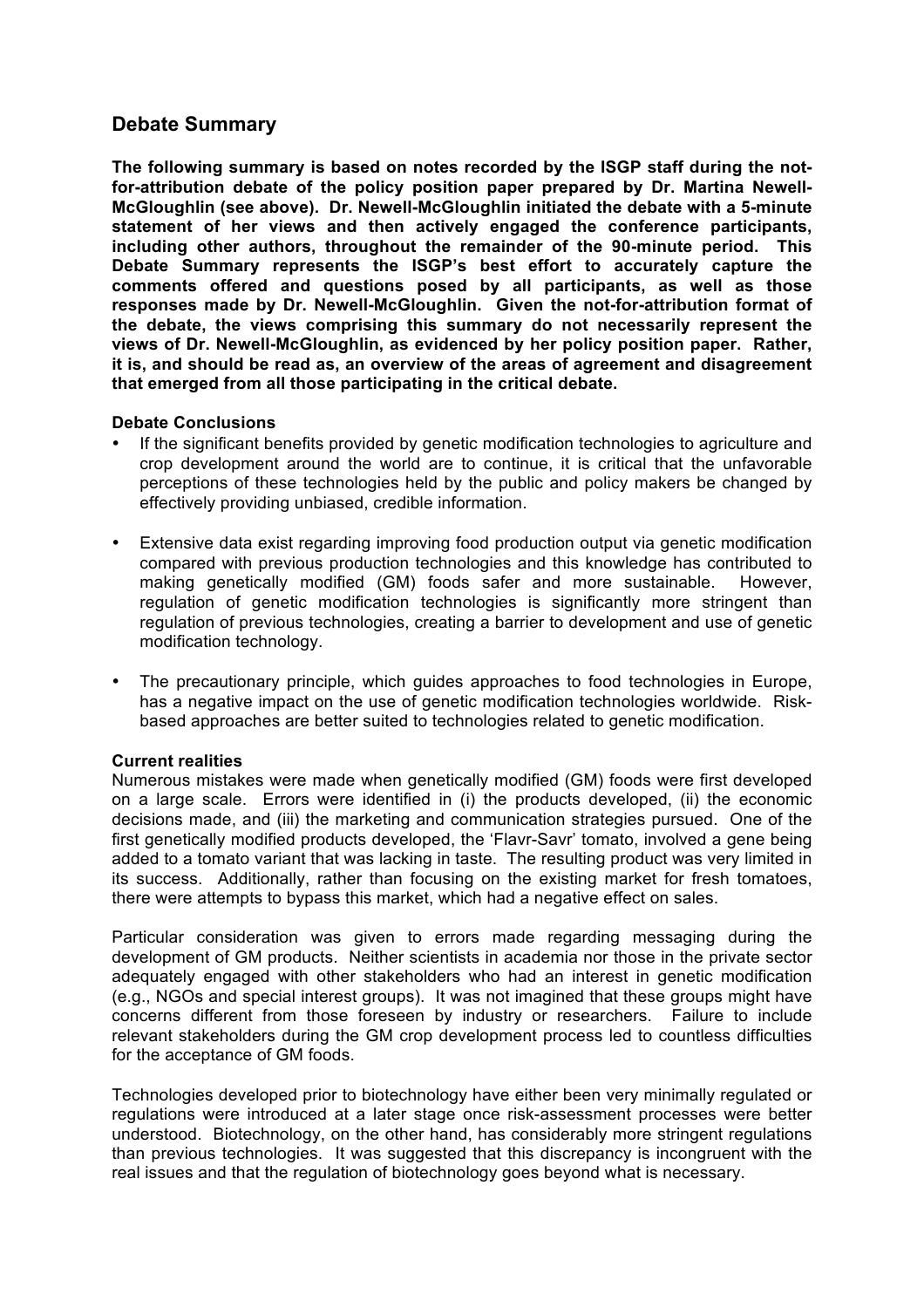The extent to which concern for GM products relates to apprehensions about the strength of multinational corporations, rather than the technology itself, was discussed. Often, stakeholders are concerned not simply with the safety level of a specific technology, but with issues such as globalization and ownership of intellectual property.

The general population was viewed as having a limited understanding of the history of hybrid crops and breeding techniques. Although plants have been crossbred for many centuries (and thus essentially genetically modified), it is often assumed by the public that the first time genetic modification has occurred is in the context of modern technologies. It was further noted that in a recent Eurobarometer survey, a large percentage of respondents believed that crops that were not genetically modified did not contain genes. Concern was expressed about the impact of these incorrect assumptions.

Mistrust of genetic modification technologies in sub-Saharan Africa, both on the part of consumers and politicians, was highlighted. It was suggested that this resulted in large part to a history of unsafe products (e.g., peanuts contaminated with toxins) being delivered to Africa from more-affluent regions as part of aid programs designed to improve food security. It was further noted that considerable damage was wrought by "Western" plant varieties being introduced into Africa without correct training and education, and that these mistakes have added to mistrust of new technologies. However, genetic modification technologies have already been applied on a large scale in more-affluent regions with no food safety issues resulting from the consumption of GM foods. For this reason, concerns that Africans are being given an unsafe or lower-quality product are unfounded. It was further suggested that concern about genetically modified organisms (GMOs) in sub-Saharan Africa is the fault of Europeans who have spread fears about the safety of GMOs.

It was suggested that there is a level of hypocrisy in European attitudes toward GMOs. Although there is strong reluctance to use biotechnology in crops or animal production, many enzymes and flavors that are part of foods, or used in the production of foods, are developed using GM recombinant fermentation processes (e.g., French cheeses are made with genetically engineered enzymes). The use of genetic modification in Europe is therefore not unprecedented, and indeed many farmers are interested in utilizing GM crops. However, concern from politicians about a potential public backlash prevents wider utilization of these crops.

One example of a success is the role of genetic modification technologies in saving the papaya industry in Hawaii. Ringspot virus, to which papaya has no natural resistance, was endemic in Hawaii and destroying papaya farming. Using biotechnology approaches, a papaya resistant to ringspot was engineered. Once this was crossbred with papayas in Hawaii, ringspot ceased to be a problem and the industry was revived. The organic papaya industry was helped by association, since levels of ringspot diminished overall.

Hundreds of scientific studies have found that genetic modification technologies may be safer and have lower environmental impacts than other food production methods. It was suggested that this is due to stringent regulations around genetic modification as well as the concentration of scientific expertise in this area. Although a large number of studies have confirmed the safety of genetic modification, this information is rarely widely publicized. While genetic modification can bring many benefits, caution was expressed against viewing this technology as a panacea, since it is simply one of many tools that can be used in efforts to reduce food insecurity.

Of all the farmers that are growing GM crops, approximately 90% are in less-affluent countries. It was suggested that the introduction of this technology in those nations has provided farmers with greater income streams and thus increased economic freedom. India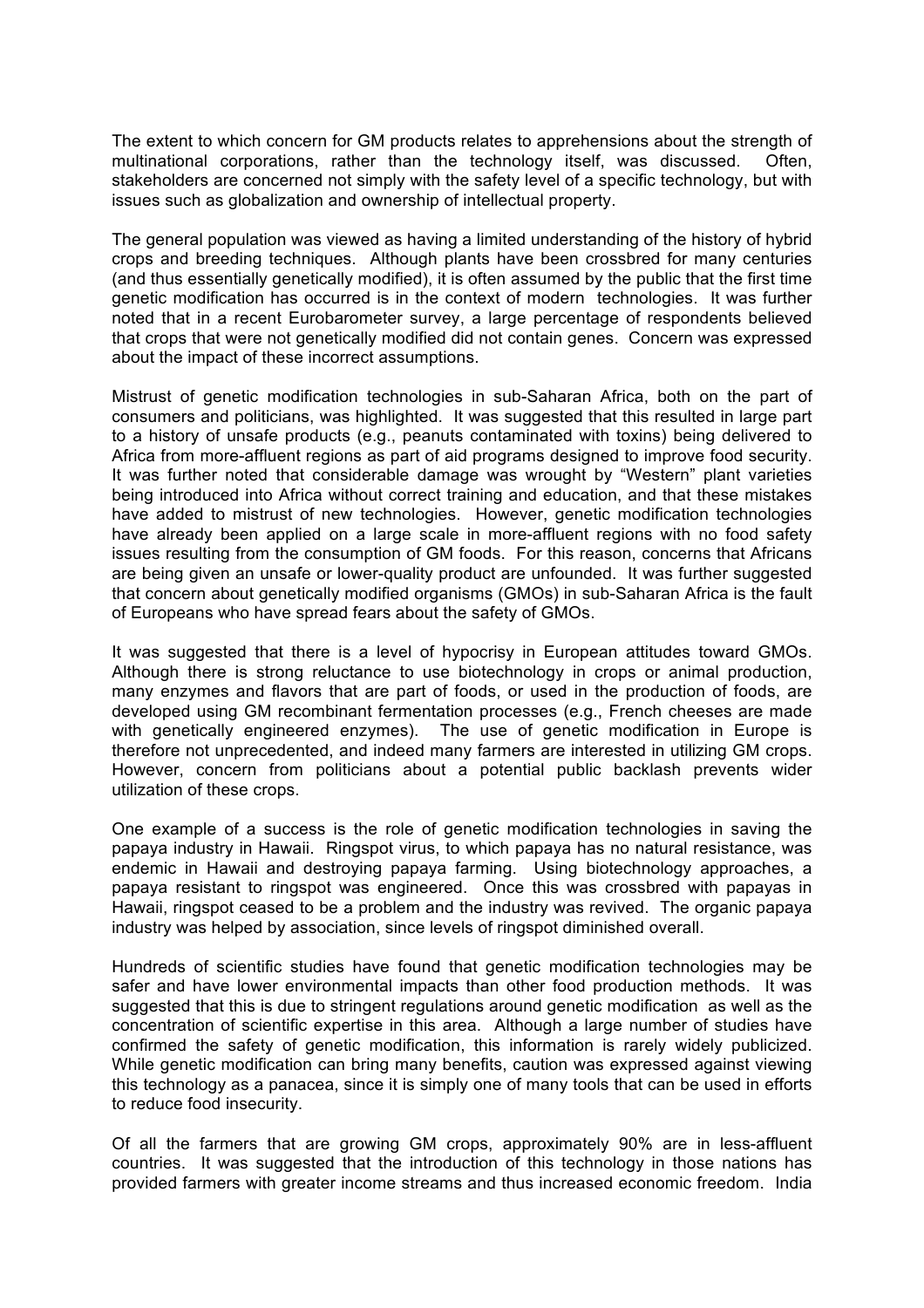was identified as a country that has had considerable success with the introduction of GMOs. When Bt cotton (a pest-resistant cotton plant containing the gene for Bt toxin) was first introduced, it was not appropriately adapted for an Indian context. However, once bred with indigenous cotton, Bt cotton became widespread in India. India has not unreservedly embraced GM technologies. Recent attempts to allow Bt brinjal to be grown in India were dismissed by the Indian Supreme Court on the grounds that the GM fruit would not be accepted by consumers.

### **Scientific opportunities and challenges**

Biotechnology provides numerous opportunities for food production, in part because considerably more is known about this technology than previous production processes. There is a risk that excessively high barriers to entry will lead to relying on production systems that are both less safe and less sustainable. A challenge, therefore, lies in ensuring that the benefits of biotechnology can be widely realized.

Since individuals are considerably more likely to respond to messages invoking fear than they are to messages that are positive, communication issues present significant challenges for genetic modification technologies. Given that negative campaigning about genetic modification is so fervent, the challenge to communicate positive messages about GMOs is particularly great. An opportunity may lie in using stories and examples (e.g., how genetic modification saved the Hawaiian papaya industry) to explain the positive aspects of genetic modification technology.

The various challenges related to the labeling of GM products were considered. It was noted that if everything involved in the production of a crop was put on a label (e.g., herbicides, pesticides) consumers would become extremely concerned, since surveys suggest that labels are regarded as warnings against something negative. The prohibitive costs associated with labeling were also noted, in part because of the complexities of tracing each ingredient in a product back to the initial source.

While there was general consensus that safety concerns about genetic modification were unfounded, questions about environmental risks (e.g., risks associated with the spread of introduced genes) were raised. In the process of introducing traits into a plant, super weeds might be created via gene flow. It was countered that this issue can be mitigated through effective crop management, and that indeed the same risks exist with older breeding techniques. Given that genes will always flow between different crops, control management systems are critically important.

Over-reliance on biotechnology could lead to a system of monocultures that is not sufficiently resistant to change. While it was acknowledged that genetic modification does lend itself to the development of monocultures, it was suggested that sensible approaches to risk assessment could prevent this.

When adopting GM crops, an important challenge lies in ensuring the variety of crops used by farmers are adapted to local environments to mitigate any safety issues and to ensure that the plants are best able to thrive. The provision of adequate training and resources through extension specialists and the development of production management systems are key to achieving this goal.

The opportunities genetic modification technologies provide in the area of postharvest management were discussed. Traditionally, genetic modification has been focused on changing aspects important during production (e.g., pest resistance, herbicide resistance). There is potential, however, to deploy this technology to make changes to postharvest characteristics (e.g., the length of time a fruit or vegetable stays fresh after harvest).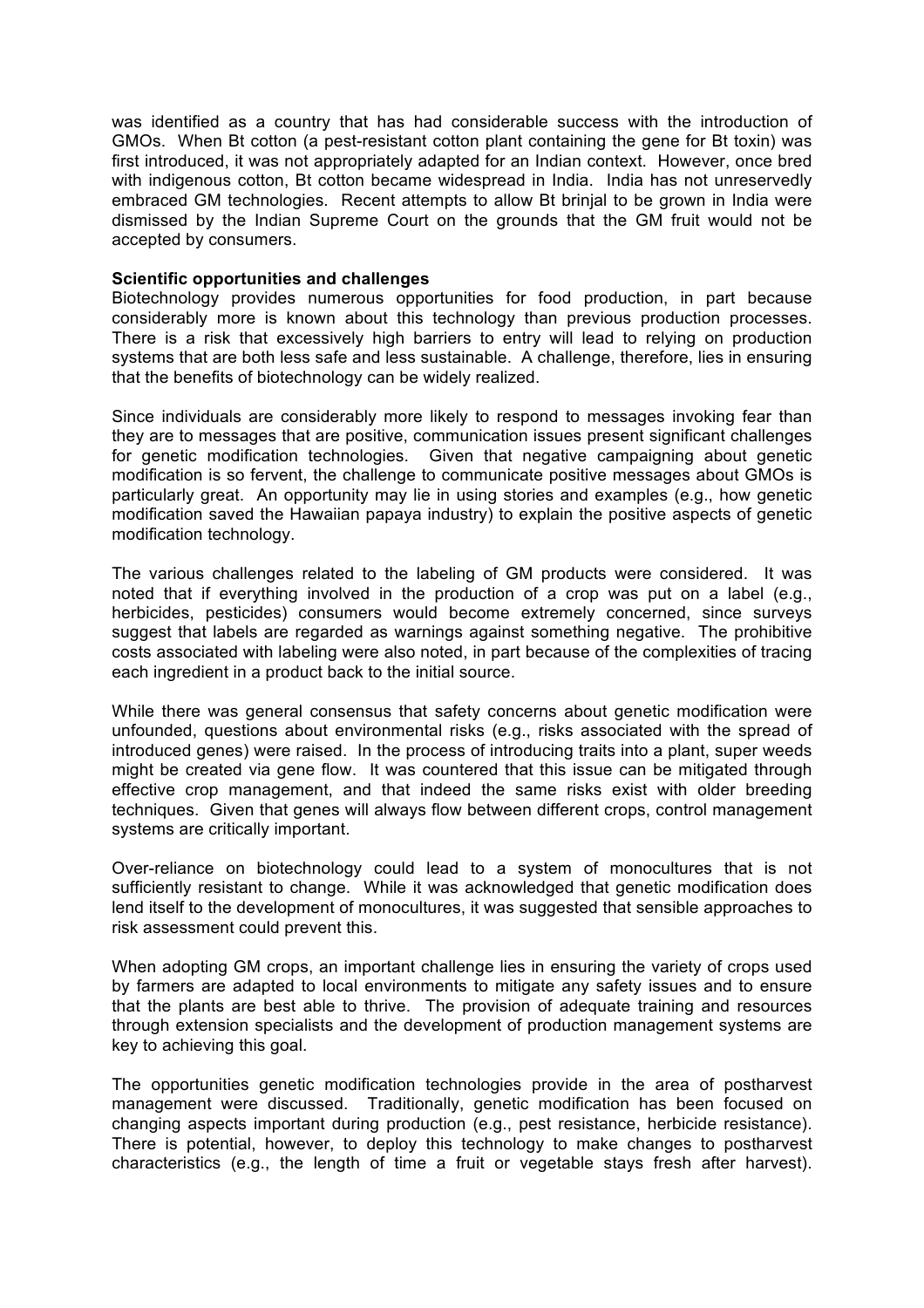Developing such technologies will provide opportunities to considerably reduce the amount of food that is currently wasted postharvest.

As an example, fungal contamination has traditionally been a considerable postharvest concern. With GM crops (e.g., Bt maize), however, a significant reduction in mycotoxin contamination has been demonstrated, since it is far more difficult for insects (e.g., corn worms) to burrow and create holes that fungal spores can use to enter the corn kernel. A second benefit associated with GM crops is the potential to extend the shelf life of products (e.g., down-regulation of the enzyme polygalacturonase), which would aid in decreasing the amount of fresh produce that is lost between the time it is harvested and the time it appears in markets.

There is a risk in promoting GM crop production, particularly in countries where genetic modification technologies have been less readily accepted. However, a failure to promote and introduce these technologies will result in the continued reliance on older, less safe, less sustainable production systems.

### **Policy issues**

The question of how progress might be made on the use of genetic modification in Europe was raised. There was agreement that the precautionary principle, which defines Europe's approach to new technologies, is undesirable since it forces a reliance on older technologies rather than promoting progress. The policy environment regarding new technologies currently is an obstacle in efforts to improve food safety and security.

Although there was agreement that approaches to food technologies need to be risk based, the extent to which it is realistic to expect Europe to completely alter its assessment systems was questioned. The structure of European legal systems support the use of the precautionary principle and it is therefore difficult to expect this approach to food technologies to change rapidly. However, there are many inconsistencies in European Union regulation that contradict this point of view (e.g., GMOs are already used in certain food production processes).

Questions were raised regarding challenges relating to intellectual property for farmers using GM crops in less-affluent countries. There was concern that there might be a level of unrest if farmers did not have a sense of ownership over their crops. It was noted that universities in the U.S. are running programs related to public intellectual property both in the U.S. and in less-affluent countries. Although it was acknowledged that large corporations initially own the intellectual property from GM products because of the high costs of developing those products, it is extremely important that farmers have a stake and are able to work in conjunction with large corporations.

It was suggested that the implementation of genetic modification technologies must be considered from multiple perspectives rather than simply from scientific viewpoints. It was questioned whether the adoption of certain GM products (e.g., GM salmon that matures twice as fast) might have negative effects on smaller industries that rely on non-GM versions of products. Conversely, positive effects, (e.g., the health improvement of those whose incomes increase) also require consideration.

A key factor in gaining consumer trust regarding genetic modification technologies is to increase levels of transparency. Labeling was considered as one method that might contribute to more transparency. It was recommended, however, that all labeling should be based on risk analysis and that labeling a product based on the process by which it is made would be a problematic precedent.